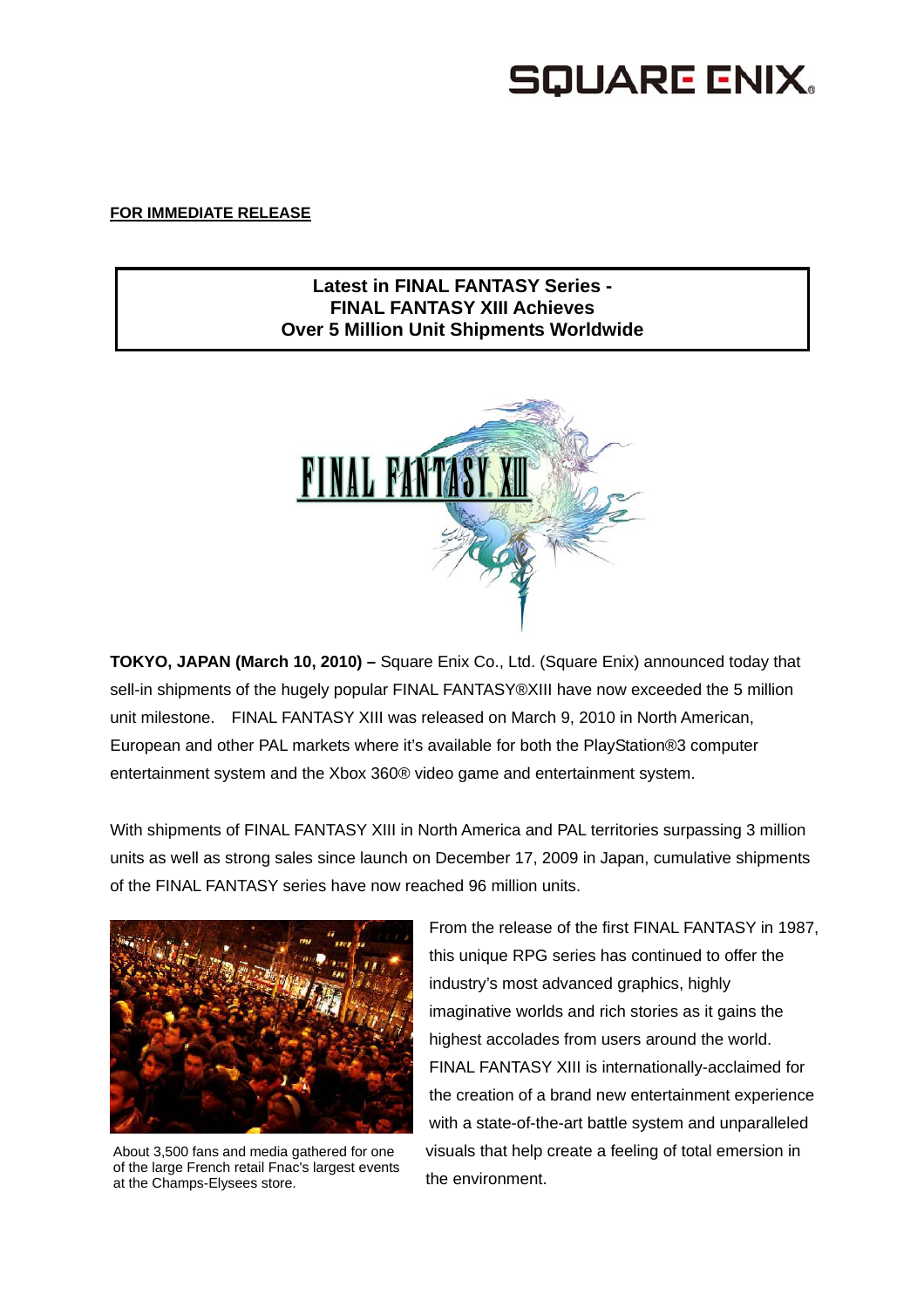

The lively launch party in San Francisco featured industry VIPs participating in a "talk show" styled discussion as well as the viewing of FINAL FANTASY XIII scenes in 3D.

In advance of the March  $9<sup>th</sup>$  game release in North America and PAL territories, launch events were held in San Francisco and Paris on March  $8<sup>th</sup>$  as well as in London on March  $9<sup>th</sup>$ . The events drew extremely large numbers of fans and were covered widely by local media.

#### (Product details)

| Title                 | <b>FINAL FANTASY XIII</b>                              |
|-----------------------|--------------------------------------------------------|
| Platforms             | PlayStation 3 / Xbox 360                               |
|                       | (exclusive to PlayStation 3 in Japan)                  |
| Genre                 | <b>RPG</b>                                             |
| Release dates         | On sale now                                            |
|                       | Japan: December 17, 2009                               |
|                       | North America and PAL territories: March 9, 2010       |
| Suggested retail      | Japan: JPY 9,240                                       |
| prices                | United States: USD 59.99*                              |
|                       | Europe: EUR 59.99-69.99 / GBP 49.99                    |
|                       | *excluding tax                                         |
| Ratings               | Japan: B (CERO)                                        |
|                       | United States: T (ESRB)                                |
|                       | Europe: 16 (PEGI)                                      |
| Copyrights            | ©2009, 2010 SQUARE ENIX CO., LTD. All Rights Reserved. |
|                       | CHARACTER DESIGN: TETSUYA NOMURA                       |
| <b>Official sites</b> | Japan: www.square-enix.co.jp/fabula/ff13/              |
|                       | United States: www.finalfantasyxiii.com                |
|                       | Europe: www.finalfantasy13game.com                     |